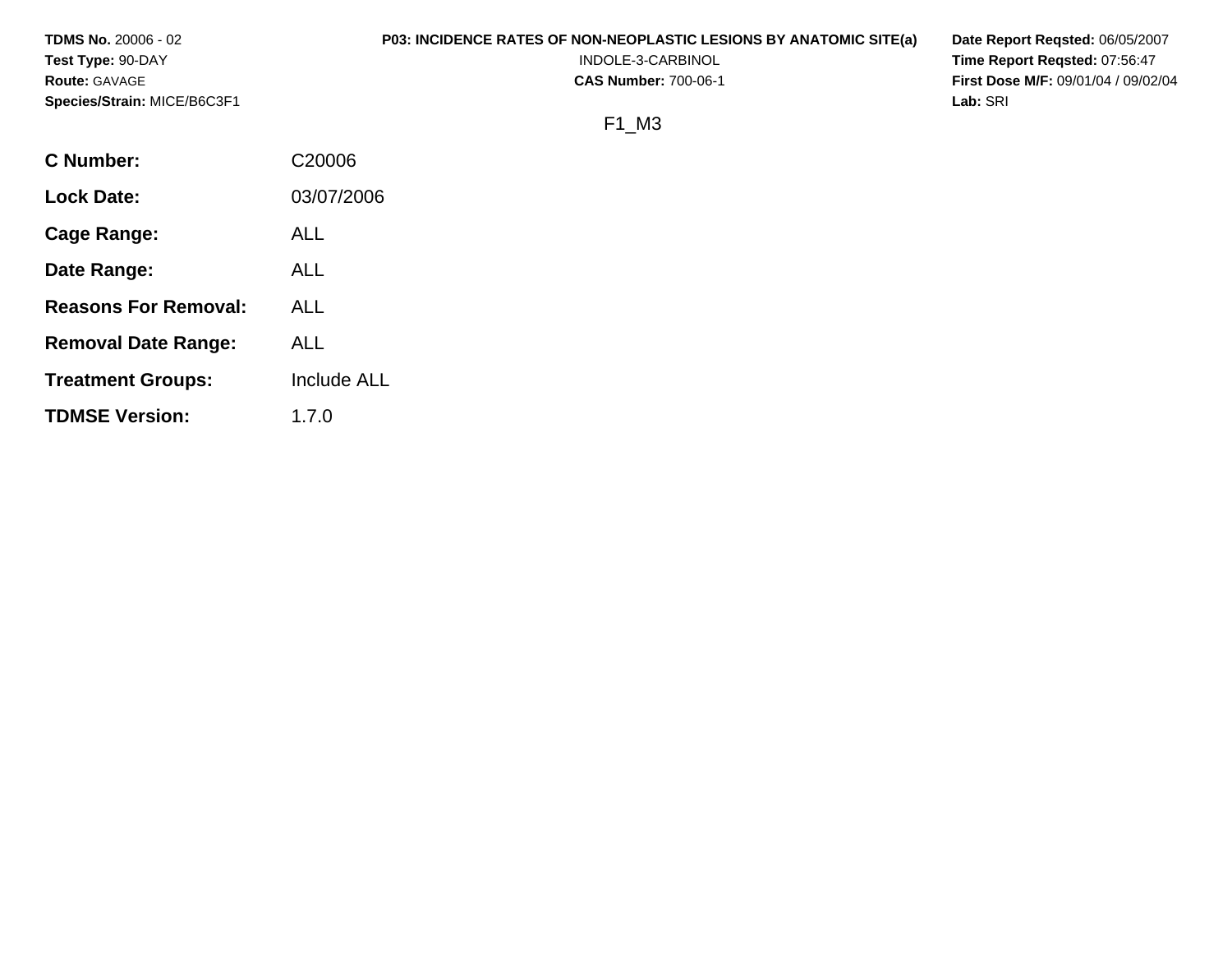**Species/Strain:** MICE/B6C3F1 **Lab:** SRI

#### **TDMS No.** 20006 - 02 **P03: INCIDENCE RATES OF NON-NEOPLASTIC LESIONS BY ANATOMIC SITE(a) Date Report Reqsted:** 06/05/2007

**Test Type:** 90-DAY INDOLE-3-CARBINOL **Time Report Reqsted:** 07:56:47 **Route:** GAVAGE **CAS Number:** 700-06-1 **First Dose M/F:** 09/01/04 / 09/02/04

| <b>B6C3F1 MICE MALE</b>                                                                                         | 0 MG/KG                                | <b>15.6 MG/KG</b> | 31.25 MG/KG | 62.5 MG/KG | <b>125 MG/KG</b> |
|-----------------------------------------------------------------------------------------------------------------|----------------------------------------|-------------------|-------------|------------|------------------|
| <b>Disposition Summary</b>                                                                                      |                                        |                   |             |            |                  |
| <b>Animals Initially in Study</b><br><b>Early Deaths</b>                                                        | 10                                     | 10                | 10          | 10         | 10               |
| <b>Survivors</b><br><b>Terminal Sacrifice</b><br><b>Animals Examined Microscopically</b>                        | 10<br>10                               | 10<br>10          | 10<br>10    | 10<br>10   | 10<br>10         |
| <b>ALIMENTARY SYSTEM</b>                                                                                        |                                        |                   |             |            |                  |
| Esophagus                                                                                                       | (10)                                   | (0)               | (0)         | (0)        | (0)              |
| Inflammation, Chronic<br>Liver<br>Centrilobular, Vacuolization Cytoplasmic                                      | 3(30%)<br>(10)                         | (10)              | (10)        | (10)       | (10)<br>1(10%)   |
| <b>CARDIOVASCULAR SYSTEM</b>                                                                                    |                                        |                   |             |            |                  |
| None                                                                                                            |                                        |                   |             |            |                  |
| <b>ENDOCRINE SYSTEM</b>                                                                                         |                                        |                   |             |            |                  |
| <b>Adrenal Cortex</b><br><b>Accessory Adrenal Cortical Nodule</b><br>Hypertrophy, Focal<br>Capsule, Hyperplasia | (10)<br>3(30%)<br>$1(10\%)$<br>5 (50%) | (0)               | (0)         | (0)        | (0)              |
| <b>GENERAL BODY SYSTEM</b>                                                                                      |                                        |                   |             |            |                  |
| None                                                                                                            |                                        |                   |             |            |                  |
| <b>GENITAL SYSTEM</b>                                                                                           |                                        |                   |             |            |                  |
| Epididymis                                                                                                      | (10)                                   | (0)               | (0)         | (0)        | (0)              |
| Hypospermia<br><b>Testes</b><br>Germinal Epithelium, Degeneration                                               | (10)                                   | (0)               | (0)         | (0)        | (0)              |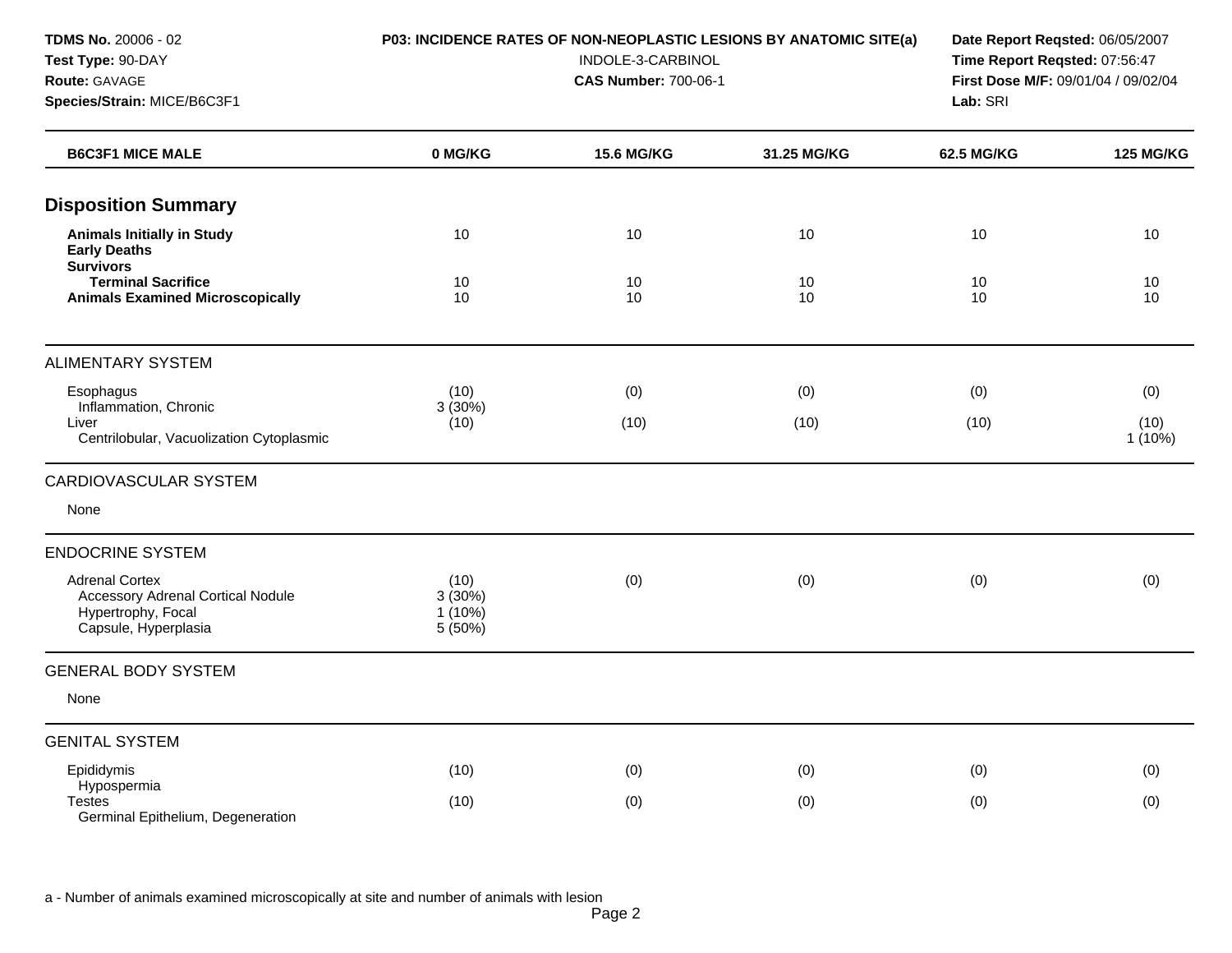| TDMS No. 20006 - 02<br>Test Type: 90-DAY<br>Route: GAVAGE<br>Species/Strain: MICE/B6C3F1 | P03: INCIDENCE RATES OF NON-NEOPLASTIC LESIONS BY ANATOMIC SITE(a) | Lab: SRI          | Date Report Reqsted: 06/05/2007<br>Time Report Reqsted: 07:56:47<br>First Dose M/F: 09/01/04 / 09/02/04 |                   |                  |
|------------------------------------------------------------------------------------------|--------------------------------------------------------------------|-------------------|---------------------------------------------------------------------------------------------------------|-------------------|------------------|
| <b>B6C3F1 MICE MALE</b>                                                                  | 0 MG/KG                                                            | <b>15.6 MG/KG</b> | 31.25 MG/KG                                                                                             | <b>62.5 MG/KG</b> | <b>125 MG/KG</b> |
| <b>HEMATOPOIETIC SYSTEM</b>                                                              |                                                                    |                   |                                                                                                         |                   |                  |
| Lymph Node, Mandibular<br>Hyperplasia, Histiocytic<br>Infiltration Cellular, Lipocyte    | (9)<br>3(33%)<br>4 (44%)                                           | (0)               | (0)                                                                                                     | (0)               | (0)              |
| Lymph Node, Mesenteric                                                                   | (10)                                                               | (0)               | (0)                                                                                                     | (0)               | (0)              |
| Necrosis, Lymphoid<br>Spleen                                                             | (10)                                                               | (3)               | (0)                                                                                                     | (0)               | (0)              |
| Hematopoietic Cell Proliferation<br>Thymus<br>Atrophy                                    | (10)<br>$1(10\%)$                                                  | 2(67%)<br>(0)     | (0)                                                                                                     | (0)               | (0)              |
| <b>INTEGUMENTARY SYSTEM</b>                                                              |                                                                    |                   |                                                                                                         |                   |                  |
| None                                                                                     |                                                                    |                   |                                                                                                         |                   |                  |
| MUSCULOSKELETAL SYSTEM                                                                   |                                                                    |                   |                                                                                                         |                   |                  |
| None                                                                                     |                                                                    |                   |                                                                                                         |                   |                  |
| NERVOUS SYSTEM                                                                           |                                                                    |                   |                                                                                                         |                   |                  |
| <b>Brain</b><br>Hemorrhage                                                               | (10)<br>1(10%)                                                     | (0)               | (0)                                                                                                     | (0)               | (0)              |
| <b>RESPIRATORY SYSTEM</b>                                                                |                                                                    |                   |                                                                                                         |                   |                  |
| Lung<br>Hemorrhage                                                                       | (10)                                                               | (0)               | (0)                                                                                                     | (0)               | (0)              |
| SPECIAL SENSES SYSTEM                                                                    |                                                                    |                   |                                                                                                         |                   |                  |
| Eye                                                                                      | (10)                                                               | (0)               | (0)                                                                                                     | (0)               | (0)              |
| Lens, Degeneration<br><b>Harderian Gland</b><br>Inflammation, Chronic                    | $1(10\%)$<br>(10)<br>1(10%)                                        | (0)               | (0)                                                                                                     | (0)               | (0)              |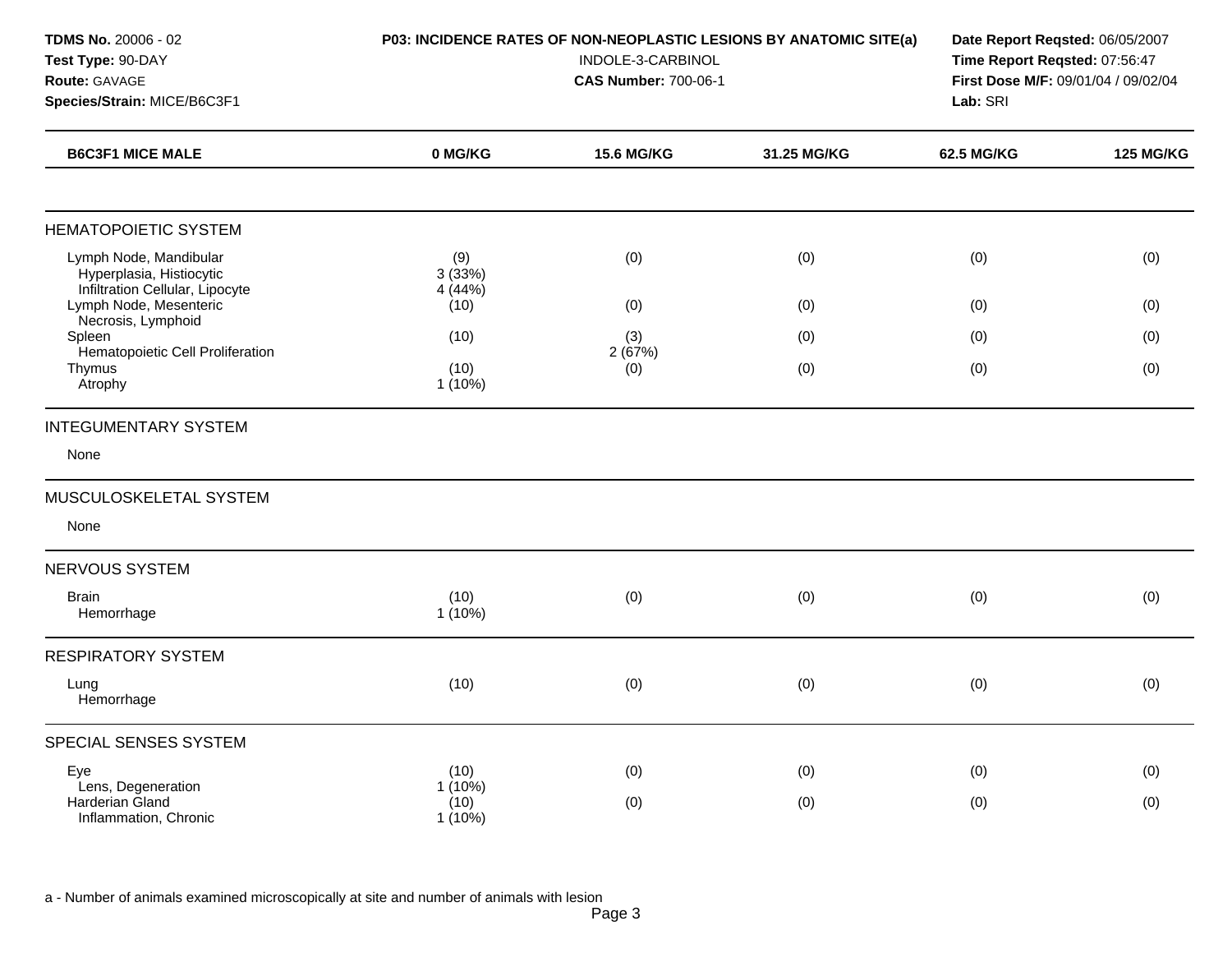| <b>TDMS No. 20006 - 02</b><br>Test Type: 90-DAY<br><b>Route: GAVAGE</b><br>Species/Strain: MICE/B6C3F1 | <b>P03: INCIDENCE RATES OF NON-NEOPLASTIC LESIONS BY ANATOMIC SITE(a)</b> | Date Report Regsted: 06/05/2007<br>Time Report Reqsted: 07:56:47<br>First Dose M/F: 09/01/04 / 09/02/04<br>Lab: SRI |             |            |                  |
|--------------------------------------------------------------------------------------------------------|---------------------------------------------------------------------------|---------------------------------------------------------------------------------------------------------------------|-------------|------------|------------------|
| <b>B6C3F1 MICE MALE</b>                                                                                | 0 MG/KG                                                                   | <b>15.6 MG/KG</b>                                                                                                   | 31.25 MG/KG | 62.5 MG/KG | <b>125 MG/KG</b> |
| URINARY SYSTEM                                                                                         |                                                                           |                                                                                                                     |             |            |                  |
| Kidney<br>Nephropathy                                                                                  | (10)<br>$1(10\%)$                                                         | (0)                                                                                                                 | (0)         | (0)        | (0)              |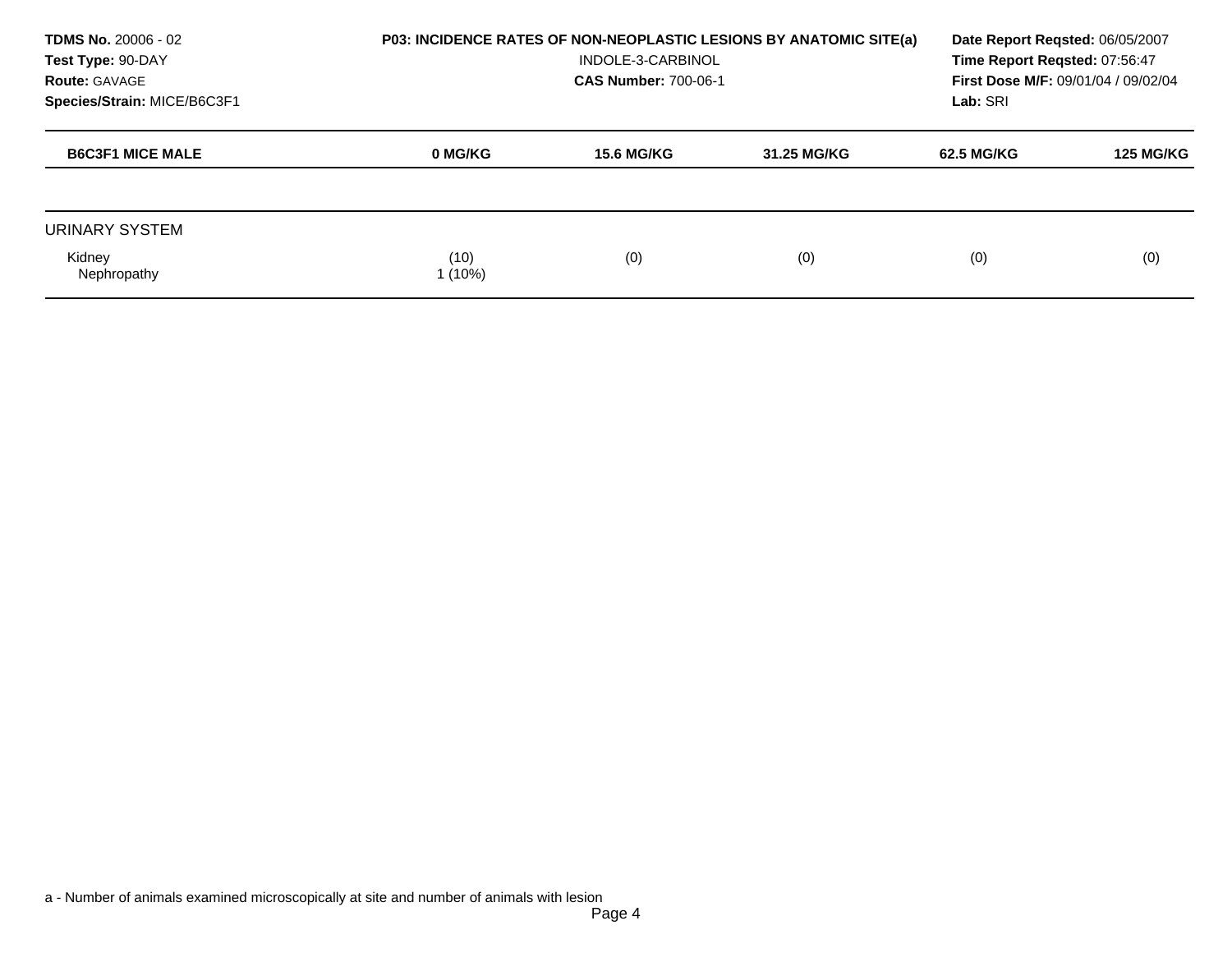#### **P03: INCIDENCE RATES OF NON-NEOPLASTIC LESIONS BY ANATOMIC SITE(a)**  INDOLE-3-CARBINOL

**CAS Number:** 700-06-1

**Date Report Reqsted:** 06/05/2007 **Time Report Reqsted:** 07:56:47 **First Dose M/F:** 09/01/04 / 09/02/04 **Lab:** SRI

| <b>B6C3F1 MICE MALE</b>                                                                 | <b>250 MG/KG</b>                   |  |
|-----------------------------------------------------------------------------------------|------------------------------------|--|
| <b>Disposition Summary</b>                                                              |                                    |  |
| <b>Animals Initially in Study</b><br><b>Early Deaths</b><br><b>Survivors</b>            | 10                                 |  |
| <b>Terminal Sacrifice</b><br><b>Animals Examined Microscopically</b>                    | 10<br>10                           |  |
| <b>ALIMENTARY SYSTEM</b>                                                                |                                    |  |
| Esophagus<br>Inflammation, Chronic<br>Liver<br>Centrilobular, Vacuolization Cytoplasmic | (10)<br>3(30%)<br>(10)             |  |
| CARDIOVASCULAR SYSTEM                                                                   |                                    |  |
| None                                                                                    |                                    |  |
| <b>ENDOCRINE SYSTEM</b>                                                                 |                                    |  |
| <b>Adrenal Cortex</b><br><b>Accessory Adrenal Cortical Nodule</b><br>Hypertrophy, Focal | (10)                               |  |
| Capsule, Hyperplasia                                                                    | 5 (50%)                            |  |
| <b>GENERAL BODY SYSTEM</b>                                                              |                                    |  |
| None                                                                                    |                                    |  |
| <b>GENITAL SYSTEM</b>                                                                   |                                    |  |
| Epididymis<br>Hypospermia<br><b>Testes</b><br>Germinal Epithelium, Degeneration         | (9)<br>1(11%)<br>(10)<br>$1(10\%)$ |  |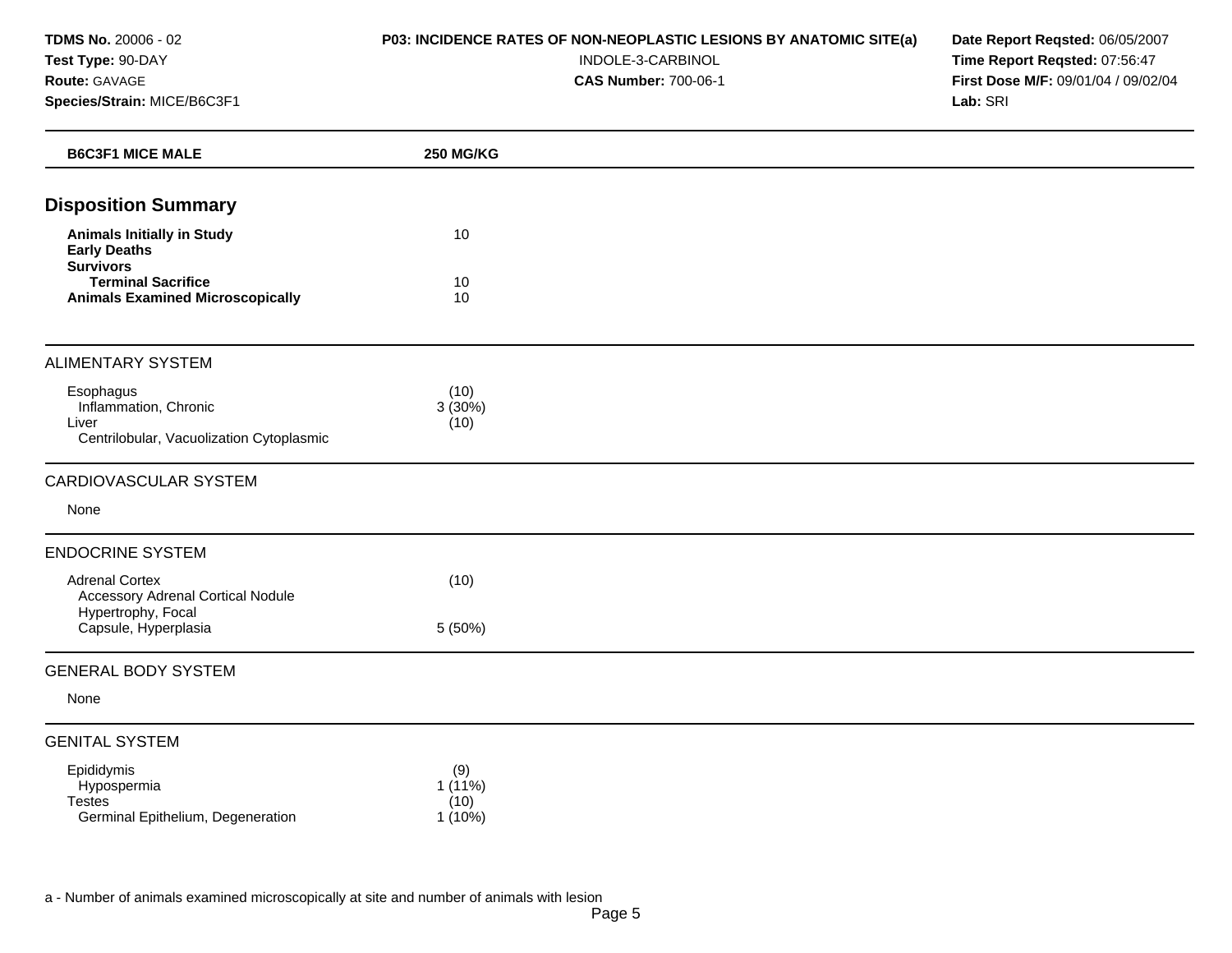| <b>TDMS No. 20006 - 02</b>  |
|-----------------------------|
| Test Type: 90-DAY           |
| <b>Route: GAVAGE</b>        |
| Species/Strain: MICE/B6C3F1 |

## **P03: INCIDENCE RATES OF NON-NEOPLASTIC LESIONS BY ANATOMIC SITE(a)**

INDOLE-3-CARBINOL

**CAS Number:** 700-06-1

**Date Report Reqsted:** 06/05/2007 **Time Report Reqsted:** 07:56:47 **First Dose M/F:** 09/01/04 / 09/02/04 **Lab:** SRI

| <b>B6C3F1 MICE MALE</b>                                                                                                                                                                                  | <b>250 MG/KG</b>                                          |  |
|----------------------------------------------------------------------------------------------------------------------------------------------------------------------------------------------------------|-----------------------------------------------------------|--|
|                                                                                                                                                                                                          |                                                           |  |
| <b>HEMATOPOIETIC SYSTEM</b>                                                                                                                                                                              |                                                           |  |
| Lymph Node, Mandibular<br>Hyperplasia, Histiocytic<br>Infiltration Cellular, Lipocyte<br>Lymph Node, Mesenteric<br>Necrosis, Lymphoid<br>Spleen<br>Hematopoietic Cell Proliferation<br>Thymus<br>Atrophy | (10)<br>4(40%)<br>3(30%)<br>(8)<br>3(38%)<br>(10)<br>(10) |  |
| <b>INTEGUMENTARY SYSTEM</b>                                                                                                                                                                              |                                                           |  |
| None                                                                                                                                                                                                     |                                                           |  |
| MUSCULOSKELETAL SYSTEM                                                                                                                                                                                   |                                                           |  |
| None                                                                                                                                                                                                     |                                                           |  |
| NERVOUS SYSTEM                                                                                                                                                                                           |                                                           |  |
| <b>Brain</b><br>Hemorrhage                                                                                                                                                                               | (10)                                                      |  |
| <b>RESPIRATORY SYSTEM</b>                                                                                                                                                                                |                                                           |  |
| Lung<br>Hemorrhage                                                                                                                                                                                       | (10)<br>$1(10\%)$                                         |  |
| SPECIAL SENSES SYSTEM                                                                                                                                                                                    |                                                           |  |
| Eye<br>Lens, Degeneration<br>Harderian Gland<br>Inflammation, Chronic                                                                                                                                    | (10)<br>(10)<br>2(20%)                                    |  |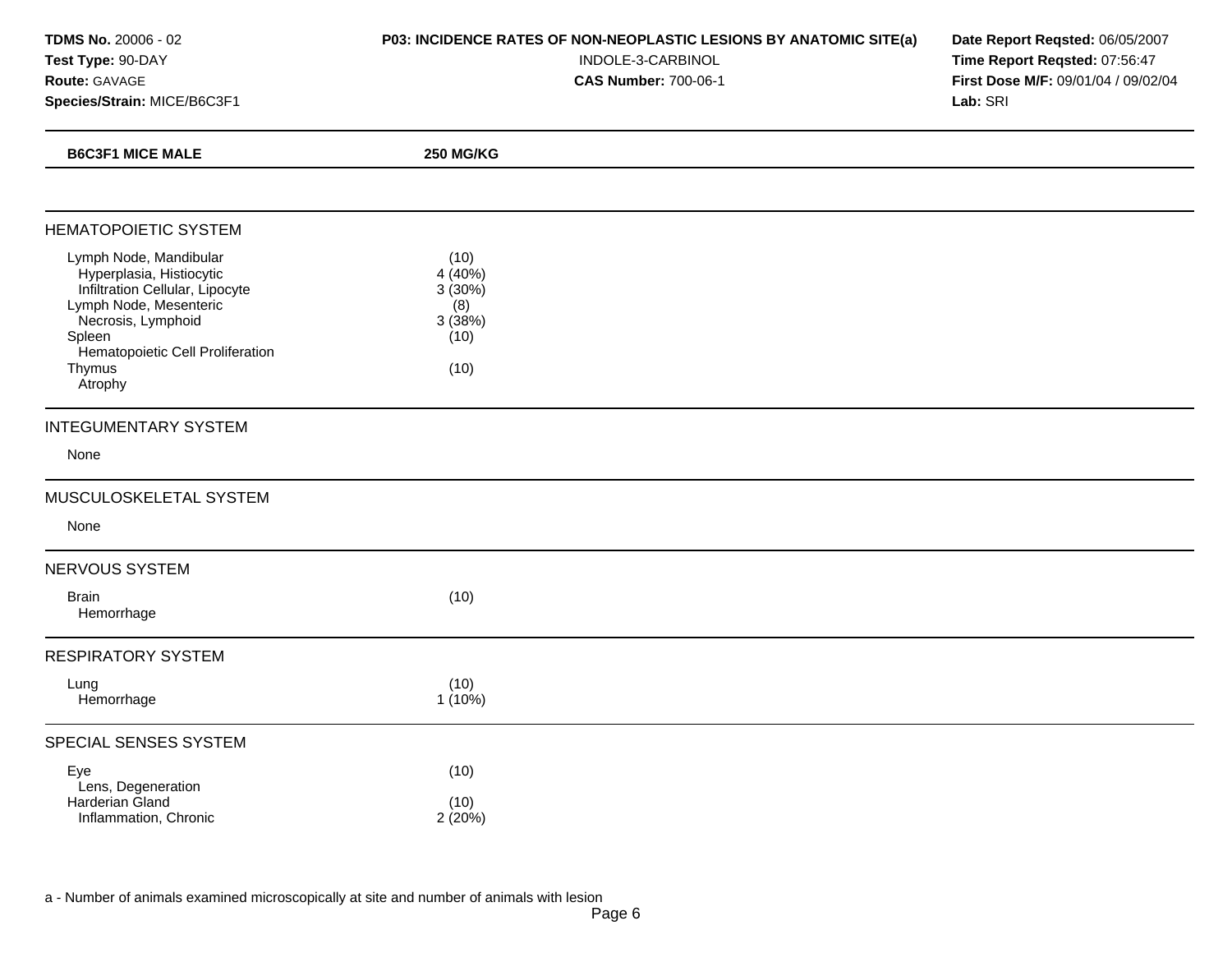**TDMS No.** 20006 - 02 **Test Type:** 90-DAY **Route:** GAVAGE **Species/Strain:** MICE/B6C3F1

#### **P03: INCIDENCE RATES OF NON-NEOPLASTIC LESIONS BY ANATOMIC SITE(a)**  INDOLE-3-CARBINOL

**CAS Number:** 700-06-1

**Date Report Reqsted:** 06/05/2007 **Time Report Reqsted:** 07:56:47 **First Dose M/F:** 09/01/04 / 09/02/04 **Lab:** SRI

| <b>B6C3F1 MICE MALE</b> | <b>250 MG/KG</b> |
|-------------------------|------------------|
|                         |                  |
| URINARY SYSTEM          |                  |
| Kidney<br>Nephropathy   | (10)<br>(10%)    |

\*\*\* END OF MALE \*\*\*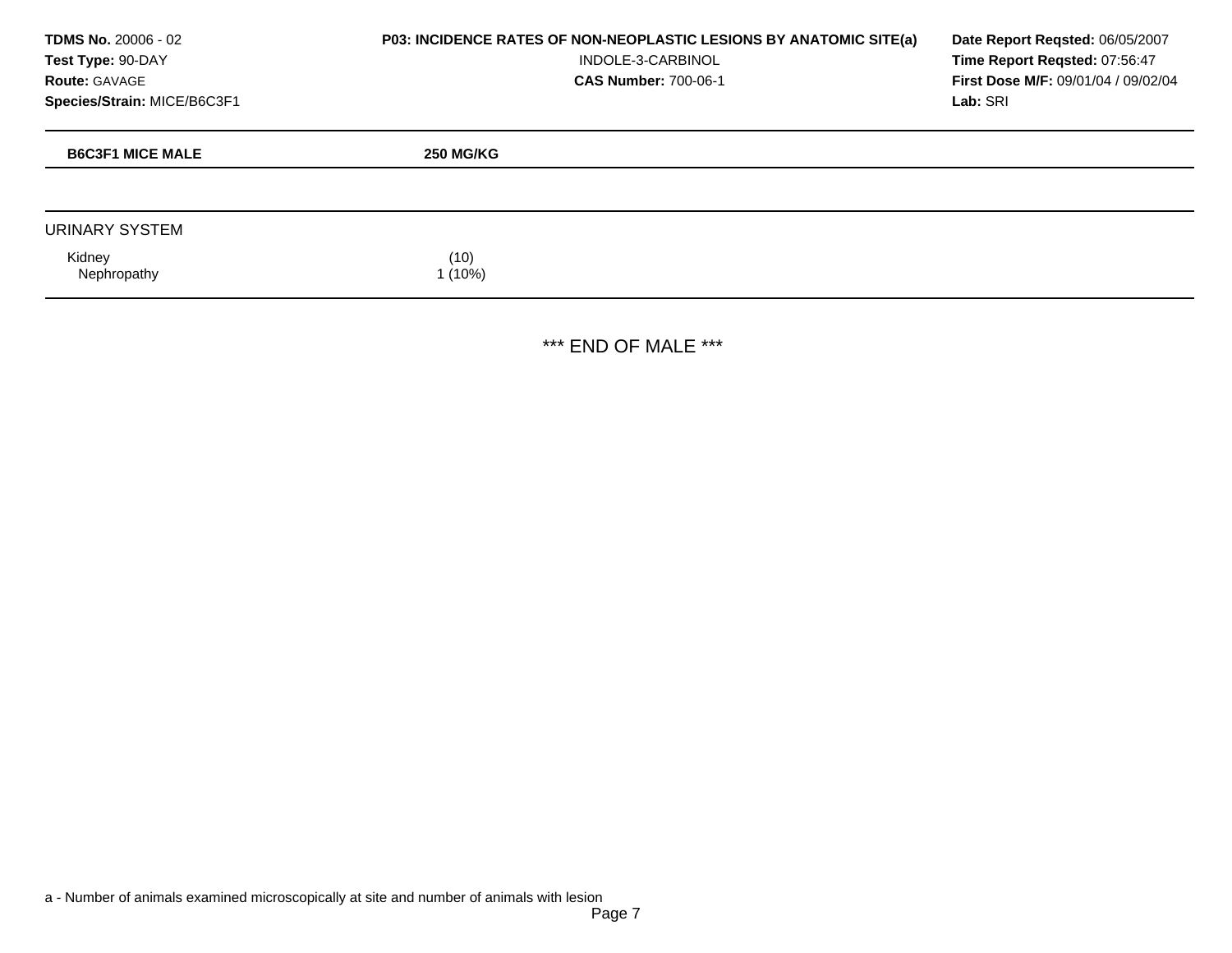**Species/Strain:** MICE/B6C3F1 **Lab:** SRI

#### **TDMS No.** 20006 - 02 **P03: INCIDENCE RATES OF NON-NEOPLASTIC LESIONS BY ANATOMIC SITE(a) Date Report Reqsted:** 06/05/2007

**Test Type:** 90-DAY INDOLE-3-CARBINOL **Time Report Reqsted:** 07:56:47 **Route:** GAVAGE **CAS Number:** 700-06-1 **First Dose M/F:** 09/01/04 / 09/02/04

| <b>B6C3F1 MICE FEMALE</b>                                                                | 0 MG/KG           | <b>15.6 MG/KG</b> | 31.25 MG/KG | <b>62.5 MG/KG</b> | <b>125 MG/KG</b> |
|------------------------------------------------------------------------------------------|-------------------|-------------------|-------------|-------------------|------------------|
| <b>Disposition Summary</b>                                                               |                   |                   |             |                   |                  |
| <b>Animals Initially in Study</b><br><b>Early Deaths</b>                                 | 10                | 10                | 10          | 10                | 10               |
| <b>Survivors</b><br><b>Terminal Sacrifice</b><br><b>Animals Examined Microscopically</b> | 10<br>10          | 10<br>10          | 10<br>10    | 10<br>10          | 10<br>10         |
| <b>ALIMENTARY SYSTEM</b>                                                                 |                   |                   |             |                   |                  |
| Esophagus                                                                                | (10)              | (0)               | (0)         | (0)               | (0)              |
| Inflammation, Chronic<br>Gallbladder<br>Hemorrhage<br>Inflammation, Chronic              | 2(20%)<br>(10)    | (0)               | (0)         | (0)               | (0)              |
| Liver                                                                                    | (10)              | (10)              | (10)        | (10)              | (10)             |
| <b>Eosinophilic Focus</b><br>Pancreas                                                    | (10)              | $1(10\%)$<br>(0)  | (0)         | (0)               | (0)              |
| Atrophy<br>Salivary Glands<br>Hyperplasia, Lymphoid                                      | (10)<br>2(20%)    | (0)               | (0)         | (0)               | (0)              |
| <b>CARDIOVASCULAR SYSTEM</b>                                                             |                   |                   |             |                   |                  |
| None                                                                                     |                   |                   |             |                   |                  |
| <b>ENDOCRINE SYSTEM</b>                                                                  |                   |                   |             |                   |                  |
| <b>Adrenal Cortex</b>                                                                    | (10)              | (0)               | (0)         | (0)               | (0)              |
| Capsule, Hyperplasia<br><b>Pituitary Gland</b>                                           | 10 (100%)<br>(9)  | (0)               | (0)         | (0)               | (0)              |
| Pars Distalis, Cyst<br><b>Thyroid Gland</b><br>Follicle, Cyst                            | (10)<br>$1(10\%)$ | (0)               | (0)         | (0)               | (0)              |

GENERAL BODY SYSTEM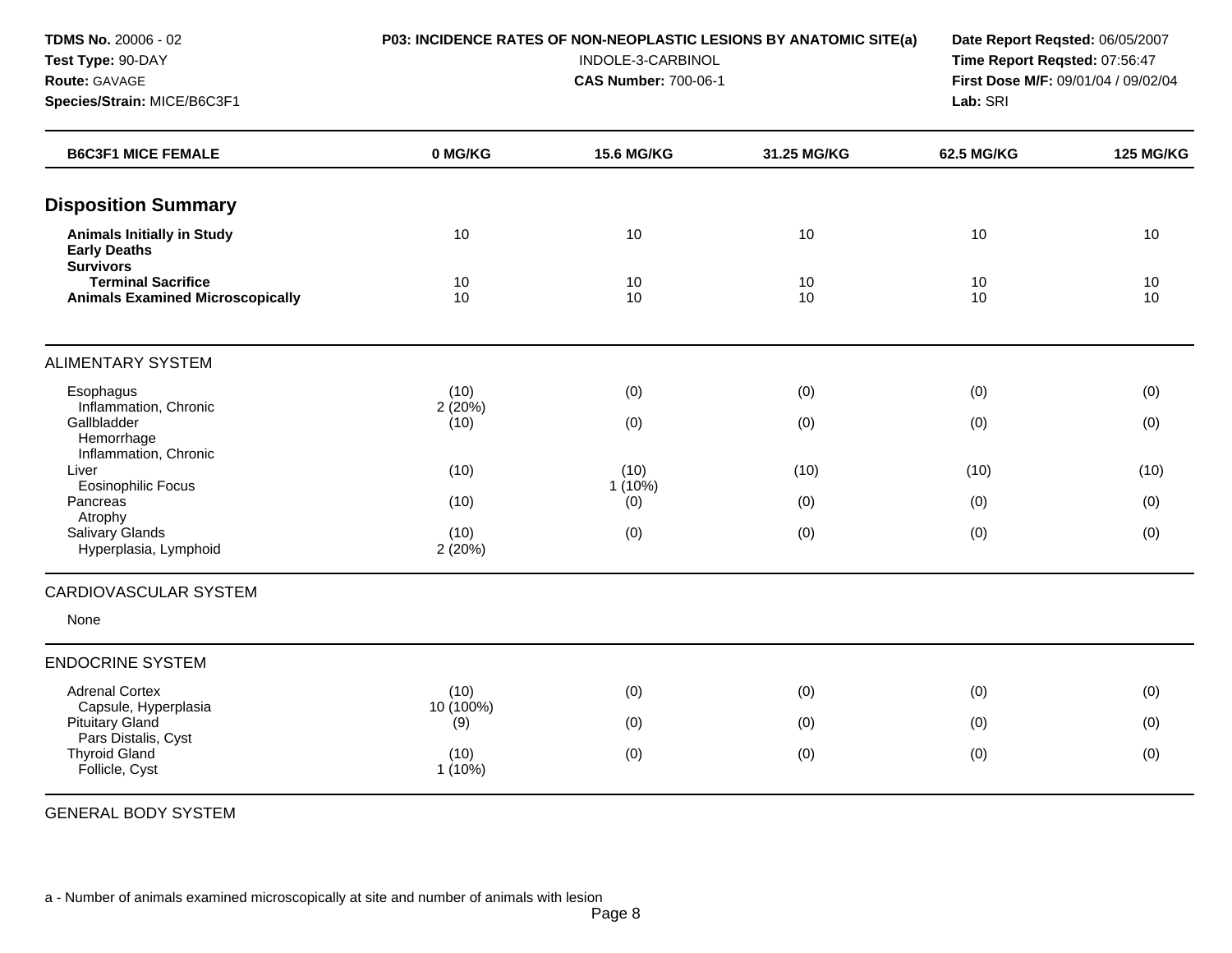#### **TDMS No.** 20006 - 02 **P03: INCIDENCE RATES OF NON-NEOPLASTIC LESIONS BY ANATOMIC SITE(a) Date Report Reqsted:** 06/05/2007

**Test Type:** 90-DAY INDOLE-3-CARBINOL **Time Report Reqsted:** 07:56:47 **Route:** GAVAGE **CAS Number:** 700-06-1 **First Dose M/F:** 09/01/04 / 09/02/04 **Species/Strain:** MICE/B6C3F1 **Lab:** SRI

| <b>B6C3F1 MICE FEMALE</b>                                                             | 0 MG/KG                     | 15.6 MG/KG        | 31.25 MG/KG     | 62.5 MG/KG | <b>125 MG/KG</b> |
|---------------------------------------------------------------------------------------|-----------------------------|-------------------|-----------------|------------|------------------|
| None                                                                                  |                             |                   |                 |            |                  |
| <b>GENITAL SYSTEM</b>                                                                 |                             |                   |                 |            |                  |
| <b>Uterus</b><br><b>Decidual Reaction</b>                                             | (10)                        | (0)               | (1)<br>1 (100%) | (0)        | (0)              |
| <b>HEMATOPOIETIC SYSTEM</b>                                                           |                             |                   |                 |            |                  |
| Lymph Node, Mandibular<br>Hyperplasia, Histiocytic<br>Infiltration Cellular, Lipocyte | (10)<br>3(30%)<br>3(30%)    | (0)               | (0)             | (0)        | (0)              |
| Lymph Node, Mesenteric                                                                | (10)                        | (10)              | (9)             | (10)       | (10)             |
| Necrosis, Lymphoid<br>Spleen<br>Hematopoietic Cell Proliferation<br>Pigmentation      | $1(10\%)$<br>(10)<br>2(20%) | (1)<br>$1(100\%)$ | (0)             | (0)        | (0)              |
| Thymus<br>Atrophy                                                                     | (10)<br>1(10%)              | (0)               | (0)             | (0)        | (0)              |
| <b>INTEGUMENTARY SYSTEM</b>                                                           |                             |                   |                 |            |                  |
| None                                                                                  |                             |                   |                 |            |                  |
| MUSCULOSKELETAL SYSTEM                                                                |                             |                   |                 |            |                  |
| None                                                                                  |                             |                   |                 |            |                  |
| <b>NERVOUS SYSTEM</b>                                                                 |                             |                   |                 |            |                  |
| <b>Brain</b><br>Developmental Malformation                                            | (10)                        | (0)               | (0)             | (0)        | (0)              |
| <b>RESPIRATORY SYSTEM</b>                                                             |                             |                   |                 |            |                  |
| Lung                                                                                  | (10)                        | (0)               | (0)             | (0)        | (0)              |
| Metaplasia, Osseous<br>Nose                                                           | (10)                        | (0)               | (0)             | (0)        | (0)              |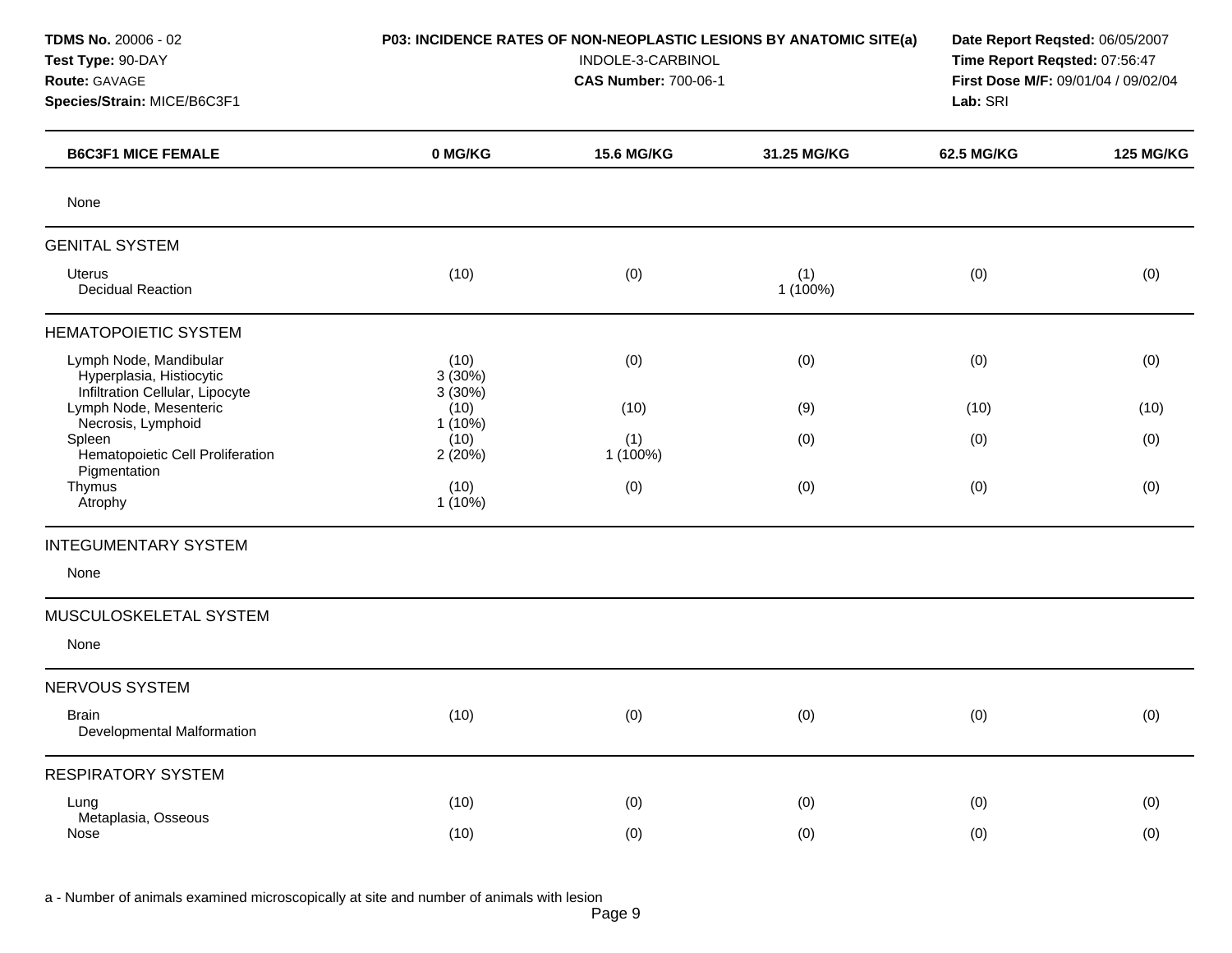| <b>TDMS No. 20006 - 02</b><br>Test Type: 90-DAY<br><b>Route: GAVAGE</b><br>Species/Strain: MICE/B6C3F1                                              | P03: INCIDENCE RATES OF NON-NEOPLASTIC LESIONS BY ANATOMIC SITE(a) | Date Report Reqsted: 06/05/2007<br>Time Report Reqsted: 07:56:47<br>First Dose M/F: 09/01/04 / 09/02/04<br>Lab: SRI |             |            |                  |
|-----------------------------------------------------------------------------------------------------------------------------------------------------|--------------------------------------------------------------------|---------------------------------------------------------------------------------------------------------------------|-------------|------------|------------------|
| <b>B6C3F1 MICE FEMALE</b>                                                                                                                           | 0 MG/KG                                                            | <b>15.6 MG/KG</b>                                                                                                   | 31.25 MG/KG | 62.5 MG/KG | <b>125 MG/KG</b> |
| Foreign Body<br>Inflammation, Chronic<br>Olfactory Epithelium, Accumulation, Hyaline<br>Droplet<br>Olfactory Epithelium, Metaplasia,<br>Respiratory |                                                                    |                                                                                                                     |             |            |                  |
| SPECIAL SENSES SYSTEM                                                                                                                               |                                                                    |                                                                                                                     |             |            |                  |
| <b>Harderian Gland</b><br>Inflammation, Chronic                                                                                                     | (10)                                                               | (0)                                                                                                                 | (0)         | (0)        | (0)              |
| URINARY SYSTEM                                                                                                                                      |                                                                    |                                                                                                                     |             |            |                  |
| None                                                                                                                                                |                                                                    |                                                                                                                     |             |            |                  |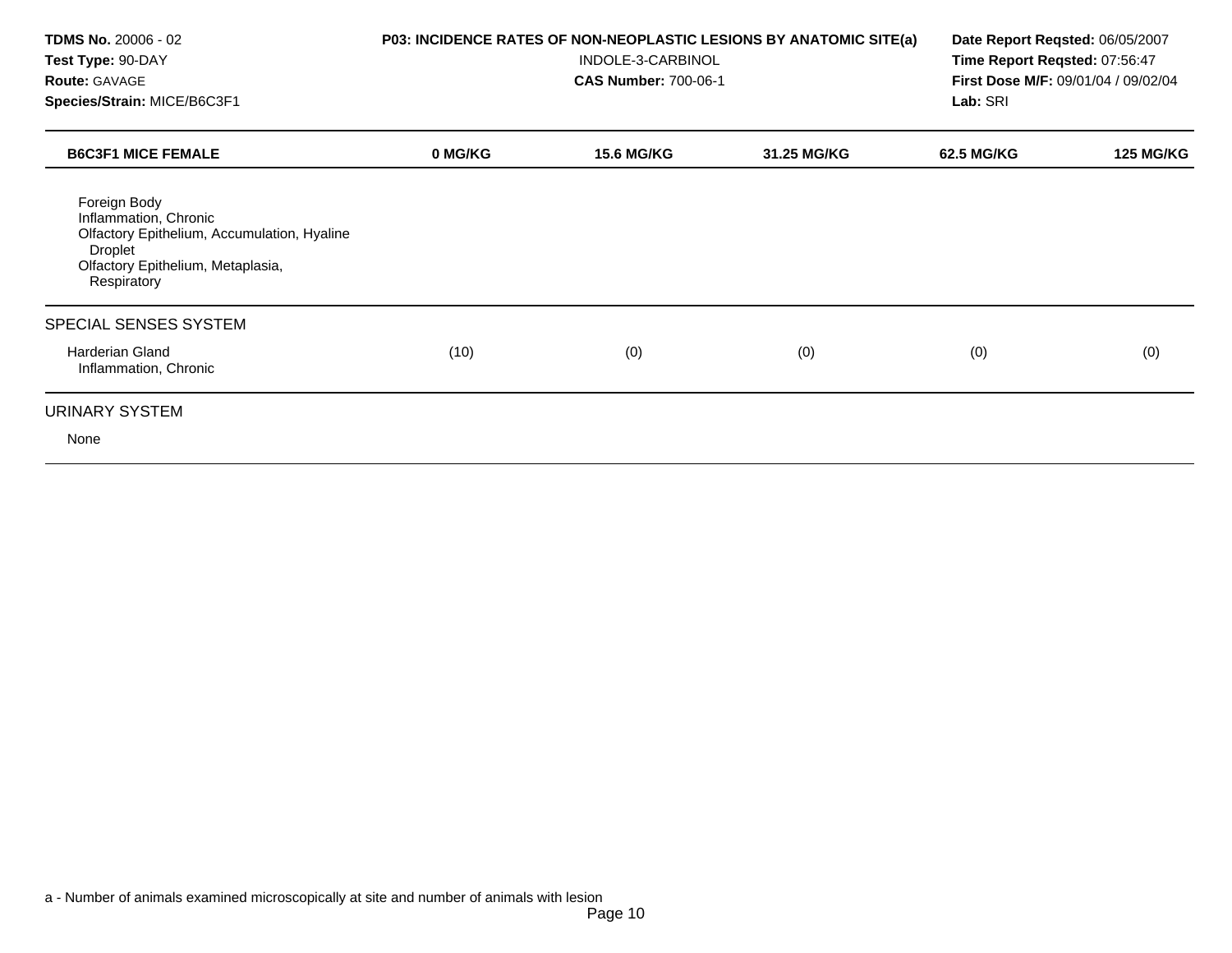# **P03: INCIDENCE RATES OF NON-NEOPLASTIC LESIONS BY ANATOMIC SITE(a)**

#### INDOLE-3-CARBINOL

**CAS Number:** 700-06-1

**Date Report Reqsted:** 06/05/2007 **Time Report Reqsted:** 07:56:47 **First Dose M/F:** 09/01/04 / 09/02/04 **Lab:** SRI

| <b>B6C3F1 MICE FEMALE</b>                                                                                                                                                                                | <b>250 MG/KG</b>                                                                                |  |
|----------------------------------------------------------------------------------------------------------------------------------------------------------------------------------------------------------|-------------------------------------------------------------------------------------------------|--|
| <b>Disposition Summary</b>                                                                                                                                                                               |                                                                                                 |  |
| <b>Animals Initially in Study</b><br><b>Early Deaths</b><br><b>Survivors</b>                                                                                                                             | 10                                                                                              |  |
| <b>Terminal Sacrifice</b><br><b>Animals Examined Microscopically</b>                                                                                                                                     | 10<br>10                                                                                        |  |
| <b>ALIMENTARY SYSTEM</b>                                                                                                                                                                                 |                                                                                                 |  |
| Esophagus<br>Inflammation, Chronic<br>Gallbladder<br>Hemorrhage<br>Inflammation, Chronic<br>Liver<br><b>Eosinophilic Focus</b><br>Pancreas<br>Atrophy<br><b>Salivary Glands</b><br>Hyperplasia, Lymphoid | (10)<br>5(50%)<br>(10)<br>$1(10\%)$<br>$1(10\%)$<br>(10)<br>(10)<br>$1(10\%)$<br>(10)<br>2(20%) |  |
| CARDIOVASCULAR SYSTEM                                                                                                                                                                                    |                                                                                                 |  |
| None                                                                                                                                                                                                     |                                                                                                 |  |
| <b>ENDOCRINE SYSTEM</b><br><b>Adrenal Cortex</b><br>Capsule, Hyperplasia<br><b>Pituitary Gland</b><br>Pars Distalis, Cyst<br><b>Thyroid Gland</b><br>Follicle, Cyst                                      | (10)<br>10 (100%)<br>(10)<br>$1(10\%)$<br>(10)                                                  |  |

GENERAL BODY SYSTEM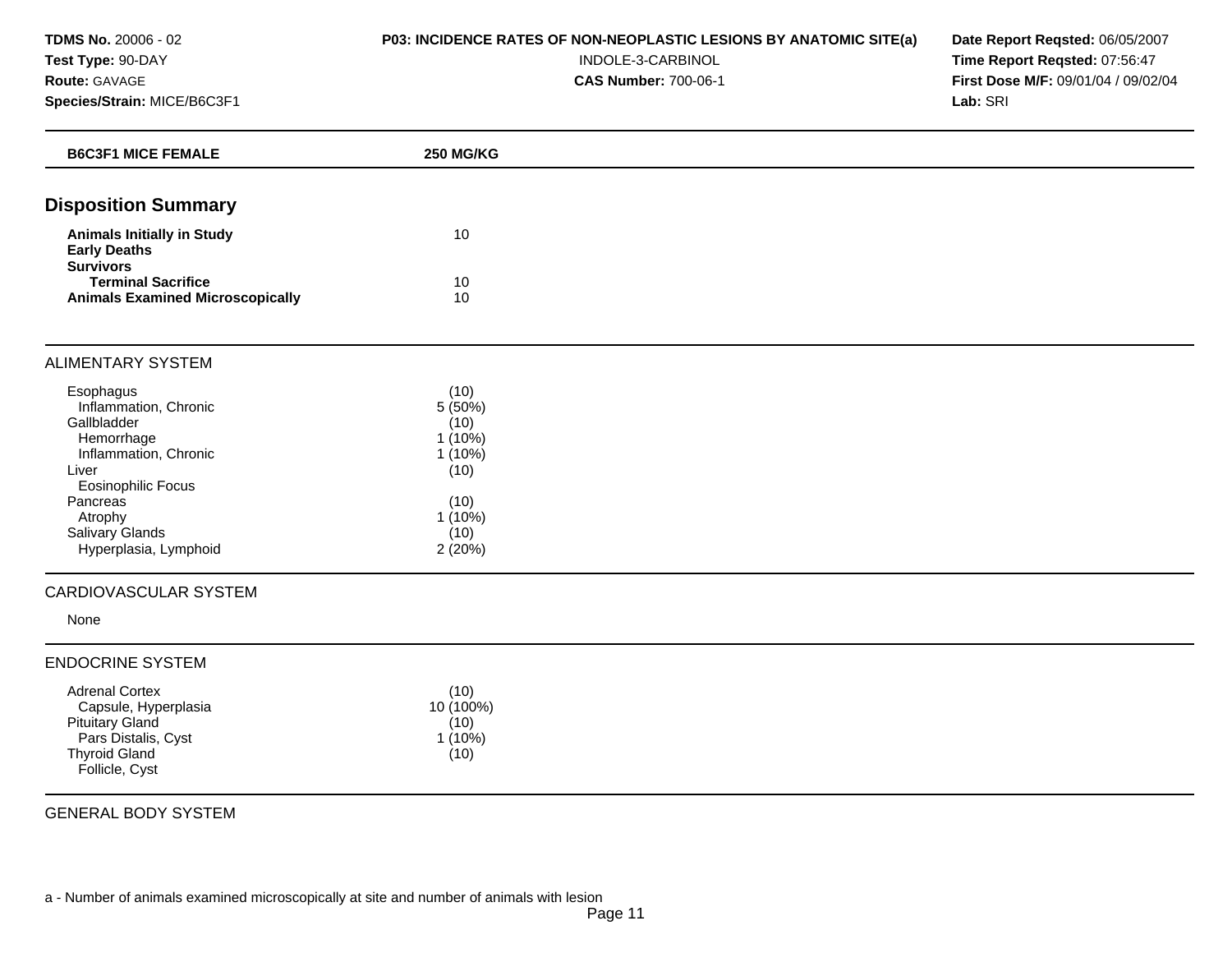**TDMS No.** 20006 - 02 **Test Type:** 90-DAY **Route:** GAVAGE **Species/Strain:** MICE/B6C3F1

### **P03: INCIDENCE RATES OF NON-NEOPLASTIC LESIONS BY ANATOMIC SITE(a)**

INDOLE-3-CARBINOL

**CAS Number:** 700-06-1

**Date Report Reqsted:** 06/05/2007 **Time Report Reqsted:** 07:56:47 **First Dose M/F:** 09/01/04 / 09/02/04 **Lab:** SRI

| <b>B6C3F1 MICE FEMALE</b>                                                                                                                                                                                                | <b>250 MG/KG</b>                                                 |  |
|--------------------------------------------------------------------------------------------------------------------------------------------------------------------------------------------------------------------------|------------------------------------------------------------------|--|
| None                                                                                                                                                                                                                     |                                                                  |  |
| <b>GENITAL SYSTEM</b>                                                                                                                                                                                                    |                                                                  |  |
| Uterus<br><b>Decidual Reaction</b>                                                                                                                                                                                       | (10)                                                             |  |
| <b>HEMATOPOIETIC SYSTEM</b>                                                                                                                                                                                              |                                                                  |  |
| Lymph Node, Mandibular<br>Hyperplasia, Histiocytic<br>Infiltration Cellular, Lipocyte<br>Lymph Node, Mesenteric<br>Necrosis, Lymphoid<br>Spleen<br>Hematopoietic Cell Proliferation<br>Pigmentation<br>Thymus<br>Atrophy | (10)<br>$4(40\%)$<br>3(30%)<br>(10)<br>(10)<br>$1(10\%)$<br>(10) |  |
| <b>INTEGUMENTARY SYSTEM</b>                                                                                                                                                                                              |                                                                  |  |
| None                                                                                                                                                                                                                     |                                                                  |  |
| MUSCULOSKELETAL SYSTEM<br>None                                                                                                                                                                                           |                                                                  |  |
| <b>NERVOUS SYSTEM</b>                                                                                                                                                                                                    |                                                                  |  |
| <b>Brain</b><br>Developmental Malformation                                                                                                                                                                               | (10)<br>$1(10\%)$                                                |  |
| <b>RESPIRATORY SYSTEM</b>                                                                                                                                                                                                |                                                                  |  |
| Lung<br>Metaplasia, Osseous<br>Nose                                                                                                                                                                                      | (10)<br>$1(10\%)$<br>(10)                                        |  |